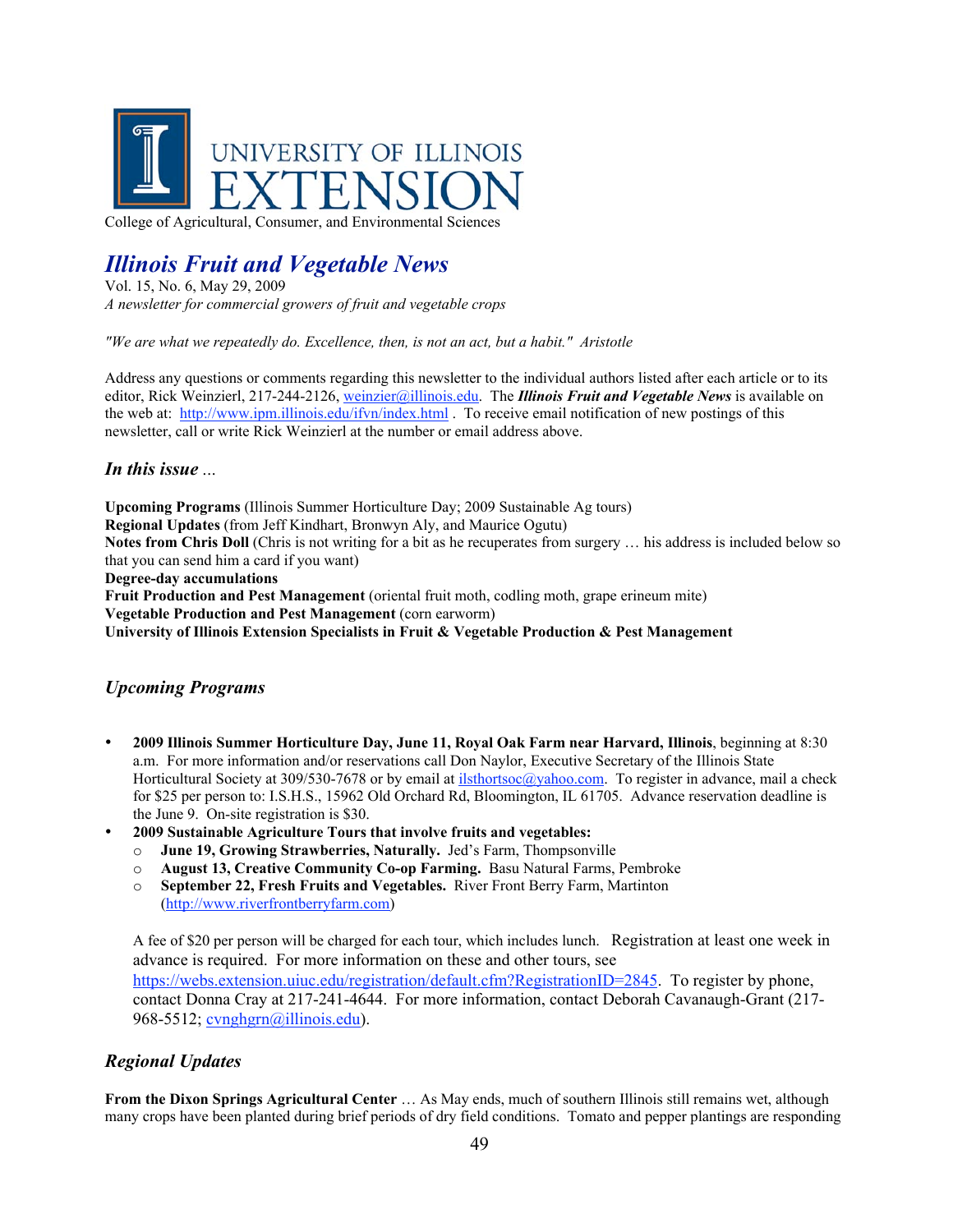positively to the warmer temperatures experienced this week. Warmer temperatures are also seeing plasticulture strawberries winding down and some anthracnose has been reported. Blueberry harvest appears to be on track, with the first ripe berries at in our planting at DSAC this week. The blackberry crop looks good in general with only light winter injury on a couple of varieties here. We have received new cultivars from Dr. Clark to add to our blackberry evaluation trials.

*Jeff Kindhart and Bronwyn Aly (618-695-2444 & 618/638-7799; jkindhar@illinois.edu, baly@illinois.edu)*

**In northern Illinois**, late May has seen many cloudy days with highs in the 60s to mid 80s and lows in the upper 30s to low 60s. During the same period, the region received 3-5 inches of rainfall, with higher amounts further to the south.

Apples and pears are in the petal fall to 1-inch diameter fruit, and thinning is going on in many orchards. There was a lot of dieback on shoots and trunks of peaches, and blossoms were killed by cold winter temperatures that occurred in January this year. Sweet cherry blossoms were also killed by cold winter temperatures, but shoots survived. Sour cherry fruits are sizing well. June bearing strawberries are in full bloom, and summer bearing raspberries are blooming. Blackberries were also damaged by cold winter temperatures, even the 'Illini Hardy' cultivar that is recommended for northern Illinois. There have been reports of peach leaf curl disease on peach leaves.

Most growers have planted onions, cabbage, sweet corn, green beans, and other vegetables. Earlier planted spinach and lettuce are being harvested in some farms. Asparagus and rhubarb harvesting is almost complete on many farms. Summer squash, cucumbers, and muskmelons have been direct seeded, and some transplanting of tomatoes and peppers was accomplished towards the end of last week. Ground is ready for planting of vegetables, and in some fields plastic mulch and drip tapes are already in place. Vine crop transplants are still in greenhouses and will be planted as soon as the ground warms up. Pumpkin planting will commence towards the end of this week. In the Kankakee area most of the warm season vegetables have been planted.

*Maurice Ogutu (708-352-0109; ogutu@illinois.edu)*

### *Notes from Chris Doll*

As noted above in the list of contents for this issue, Chris Doll had back surgery last week. He faces several weeks of recuperation that involves wearing a rigid brace, so he's not getting out to check orchards, and he does not get to spend much time sitting at his computer to keep up with emails or web-based info. I'm sure Chris would enjoy hearing from the many newsletter readers who know him … his mailing address is Chris Doll, 4681 Drda Lane, Edwardsville, IL 62025. *(R. Weinzierl)*

## *Degree-day Accumulations*

Degree-day accumulations presented below for weather stations in the Illinois State Water Survey WARM data base have been summarized using the Degree-Day Calculator on the University of Illinois IPM site (http://www.ipm.uiuc.edu/degreedays/index.html). The list below includes only degree-day accumulations and projections based on a 50-degree F developmental threshold and a January 1 starting date, but other options that use different thresholds and specific biofix dates are available on the Degree-Day Calculator. The degree-day calculator is available as a result of a joint effort of current and former extension entomologists (primarily Kelly Estes) and Bob Scott of the Illinois State Water Survey. If you have questions about how to use the site, contact me or Bob Scott (rwscott1@uiuc.edu).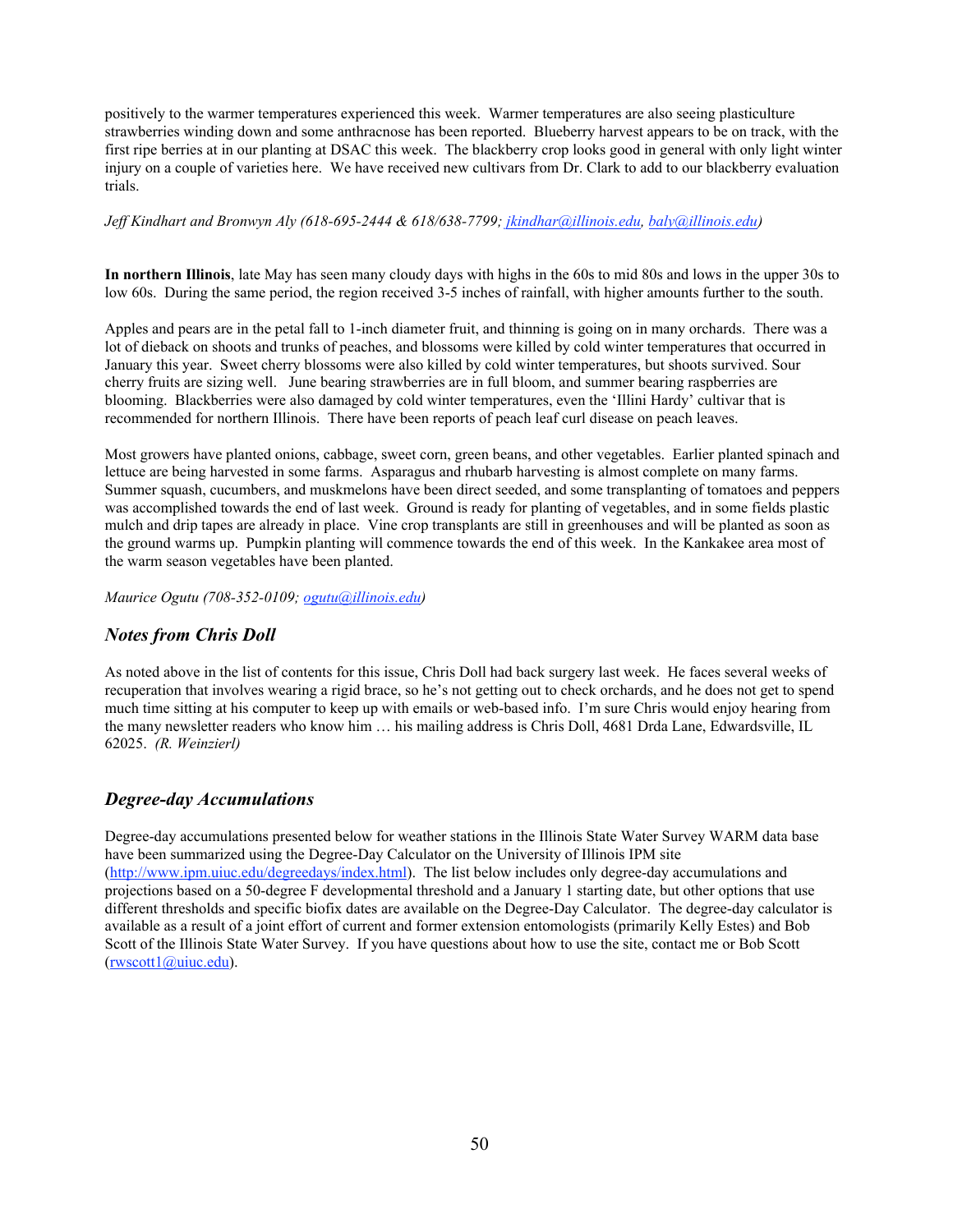| <b>Station</b>    | County     | <b>Base 50F DD</b>      | <b>Base 50F DD</b> | <b>Base 50F DD</b> | <b>Base 50F DD</b> |
|-------------------|------------|-------------------------|--------------------|--------------------|--------------------|
|                   |            | Jan 1 - May 28,         | Jan 1-May 28,      | Jan 1-Jun 4,       | Jan 1-Jun 11,      |
|                   |            | <b>Historic Average</b> | 2009               | 2009               | 2009               |
|                   |            |                         |                    | (Projected)        | (Projected)        |
| 1. Freeport       | Stephenson | 511                     | 423                | 508                | 613                |
| 2. Dekalb         | Dekalb     | 560                     | 411                | 502                | 612                |
| 3. St. Charles    | Kane       | 509                     | 429                | 508                | 605                |
| 4. Monmouth       | Warren     | 621                     | 523                | 618                | 733                |
| 5. Peoria         | Peoria     | 663                     | 583                | 679                | 798                |
| 6. Stelle         | Ford       | 610                     | 441                | 537                | 654                |
| 7. Kilbourne      | Mason      | 770                     | 678                | 779                | 900                |
| 8. Bondville      | Champaign  | 701                     | 607                | 708                | 830                |
| 9. Champaign      | Champaign  | 698                     | 676                | 779                | 904                |
| $10.$ Perry       | Pike       | 730                     | 676                | 777                | 898                |
| 11. Springfield   | Sangamon   | 753                     | 723                | 834                | 965                |
| 12. Brownstown    | Fayette    | 837                     | 795                | 913                | 1049               |
| 13. Olney         | Richland   | 830                     | 806                | 921                | 1057               |
| 14. Belleville    | St. Claire | 902                     | 834                | 954                | 1087               |
| 15. Rend Lake     | Jefferson  | 952                     | Missing            | Missing            | Missing            |
| 16. Fairfield     | Wayne      | 904                     | 875                | 1001               | 1147               |
| 17. Carbondale    | Jackson    | 933                     | 930                | 1053               | 1191               |
| 18. Dixon Springs | Pope       | 981                     | 924                | 1051               | 1193               |

**Degree-day accumulations, base 50 degrees F, starting January 1, 2009.**



Degree-day accumulations, base 50 F, January 1-May 28, 2009 (left), and projected through June 4 (center) and June 11 (right).

*Rick Weinzierl (217-244-2126; weinzier@uiuc.edu)*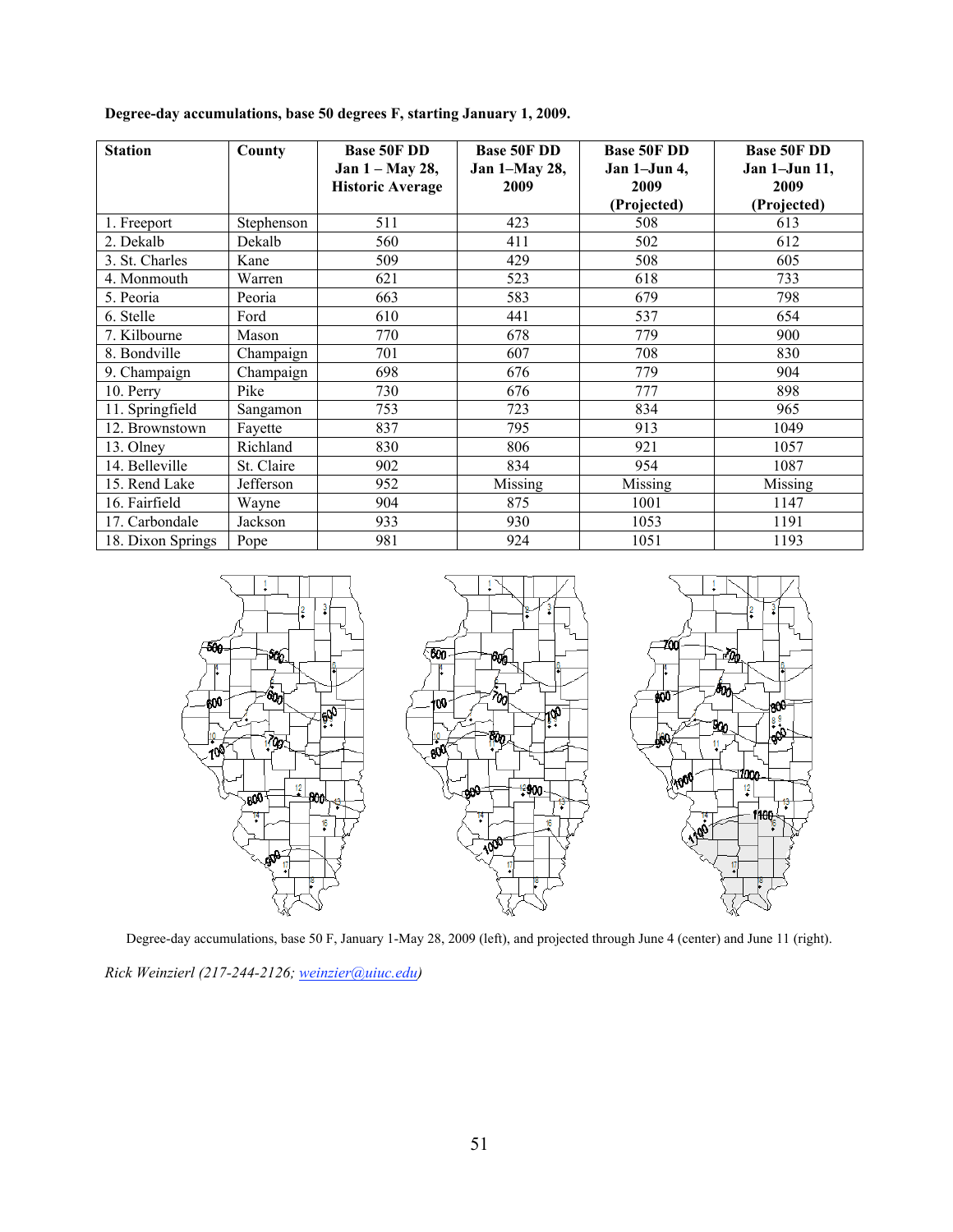# *Fruit Production and Pest Management*

### *Oriental fruit moth and codling moth updates*

As noted previously, establishing biofix dates for **oriental fruit moth** was a little confusing in far southern Illinois, as traps near Murphysboro began catching moths in late March, then 2 to 3 weeks passed without further activity. I've listed two possible biofix dates for OFM phenology models for the far south as well as biofix and degree-day accumulations for Calhoun County and Urbana. Degree-day accumulations and projections, base 45 F, from nearest Illinois State Water Survey weather stations are:

| Oriental if all moth biona aates and acgree aay (base Ter ) accumulations. |                 |                |                         |                         |
|----------------------------------------------------------------------------|-----------------|----------------|-------------------------|-------------------------|
|                                                                            | Biofix Date     | DD Base 45 F,  | DD Base 45 F, projected | DD Base 45 F, projected |
|                                                                            |                 | through May 28 | through June 4          | through June 11         |
| Murphysboro<br>(Carbondale weather)                                        | March 25<br>OR. | 980            | 1137                    | 1313                    |
| data)                                                                      | April 17        | 830            | 987                     | 1163                    |
| Hardin<br>(Brownstown weather)<br>data)                                    | April 15        | 789            | 942                     | 1117                    |
| Urbana<br>(Champaign weather)<br>data)                                     | April 18        | 699            | 838                     | 1002                    |

| Oriental fruit moth biofix dates and degree-day (base 45F) accumulations: |  |  |
|---------------------------------------------------------------------------|--|--|
|                                                                           |  |  |

Growers who use Isomate OFM Rosso pheromone dispensers to control oriental fruit moth by mating disruption and time applications so that dispensers are in place just before second generation flight need to have the dispensers applied before the accumulation of 950 DD (base 45 F) after the beginning of first generation flight … 950 degree-days after biofix roughly marks the beginning of second generation flight. For southern IL and Calhoun County growers who use this approach … it is time to finish applications if you have not already done so.

Regarding the timing of insecticides for second through fifth generation oriental fruit moth control, issue 5 of this newsletter contained some bullet statements that I copied from another source, and I failed to check them as thoroughly as I should have. Please use the corrected guidelines below …

To determine the need for and timing of insecticide applications for summer generations of oriental fruit moth, remember that if populations are heavy enough to warrant control, then effective spray residues must be present on fruit surfaces when eggs are hatching so that first stage larvae are killed before they enter the fruit. (For some insecticides, spray residues may be most effective if they are already on the fruit when the egg is laid; labels for these products specify timing applications accordingly.) The often-used threshold to reach a decision to spray is 5 moths per trap per week (some references recommend a threshold of 6-8 moths per trap per week). Catching this number of male moths is interpreted as evidence that female moths are also present, that mating and egg-laying is occurring, and that enough larvae will be produced to cause an economically significant amount of damage to fruit. Eggs hatch in approximately 175 degree-days, so whenever trap catches exceed 5 per trap per week, an effective residue needs to be on the fruit by 175 degree-days later. In the heat of summer, if daily highs and lows are 95 and 65, respectively, 175 degree-days (base 45) accumulate in 5 days. Insecticide applications should, for the most part, be assumed to last effectively for about 14 days, depending on wash-off by rainfall, so as the interval since the previous spray approaches 14 days, the need for reapplication today can be based on moth catches (and therefore presumed egg-laying) 5 to 10 days ago.

Biofix dates (dates of the beginning of sustained flights) for **codling moth** at a range of locations are listed in the following table, along with degree-day accumulations and projections since those biofix dates.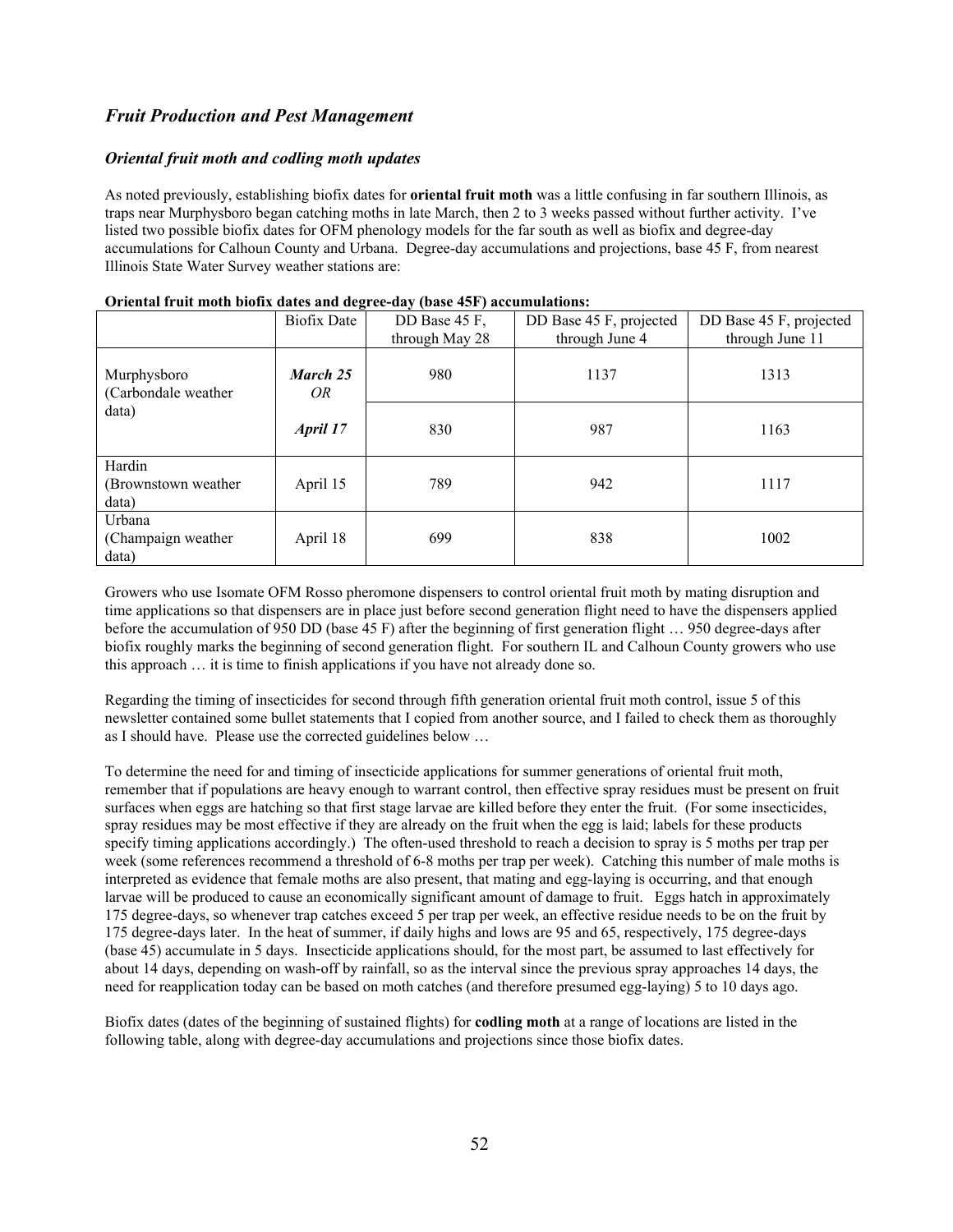| $\overline{\phantom{a}}$  | <b>Biofix</b> | DD Base 50 F,  | DD Base 50 F, projected | DD Base 50 F, projected |
|---------------------------|---------------|----------------|-------------------------|-------------------------|
|                           | Date          | through May 28 | through June 4          | through June 11         |
| Murphysboro               | April 24      | 568            | 692                     | 833                     |
| (Carbondale weather data) |               |                |                         |                         |
| Centralia                 | April 28      | 469            | 597                     | 746                     |
| (Fairfield weather data)  |               |                |                         |                         |
| Hardin                    | April 30      | 407            | 526                     | 666                     |
| (Brownstown weather data) |               |                |                         |                         |
| Urbana                    | May $10$      | 272            | 377                     | 506                     |
| (Champaign weather data)  |               |                |                         |                         |
| Rockford                  | May $19$      | 143            | 236                     | 351                     |
|                           |               |                |                         |                         |

#### **Codling moth biofix dates and degree-day (base 50F) accumulations:**

Developmental events for the codling moth based on degree-day accumulations are presented below. Moth emergence from overwintered larvae (that pupated earlier this spring) is over 90 percent complete in the far south and only recently underway in far northern Illinois. As of May 29, over 50 percent of first generation eggs were estimated to have hatched in far southern Illinois, while egg hatch was yet to begin in the far north.

| Codling moth development:                     |                                          |  |  |
|-----------------------------------------------|------------------------------------------|--|--|
| First egg hatch (for first generation larvae) | $\sim$ 220 DD <sub>50</sub> after biofix |  |  |
| 50 percent of first generation moths emerged  | $\sim$ 240 DD <sub>50</sub> after biofix |  |  |
| 50 percent of first generation eggs hatched   | $\sim$ 500 DD <sub>50</sub> after biofix |  |  |
| 90 percent of first generation moths emerged  | $\sim$ 500 DD <sub>50</sub> after biofix |  |  |
| 90 percent of first generation eggs hatched   | ~730 DD <sub>50</sub> after biofix       |  |  |
| First moths of second generation emerge       | ~900 DD <sub>50</sub> after biofix       |  |  |

(Table based on *Orchard Pest Management* by Beers et al., published by Good Fruit Grower, Yakima, WA.)

#### *Grape Erineum Mite*

I have seen a couple of reports of grape phylloxera damage on grape foliage in far northern Illinois already this spring. I have not seen those infestations, and the diagnoses may well be correct, but significant foliar damage from phylloxera so early in the season not common. Growers and consultants should look closely to distinguish phylloxera galls from the gall-like masses of hairs that form as a result of grape erineum mite infestations.



 Left to right: upper surface of leaf infested with grape erineum mite; lower surface of leaf infested by grape erineum mite; and lower surface of leaf infested by grape phylloxera. (Photos by Neil Carter, OMAFRA)

Neil Carter, entomologist with Ontario's OMAFRA, has a clear fact sheet on grape erineum mite on the web at http://www.omafra.gov.on.ca/english/crops/hort/news/hortmatt/2004/12hrt04a1.htm. His text includes the following:

"Grape erineum mite is usually a very minor pest, especially in vineyards where sulphur is used to control powdery mildew. Sulphur is registered for control of erineum mite and although other acaricides (mite pesticides) and insecticides limit erineum mite to some extent, they do not provide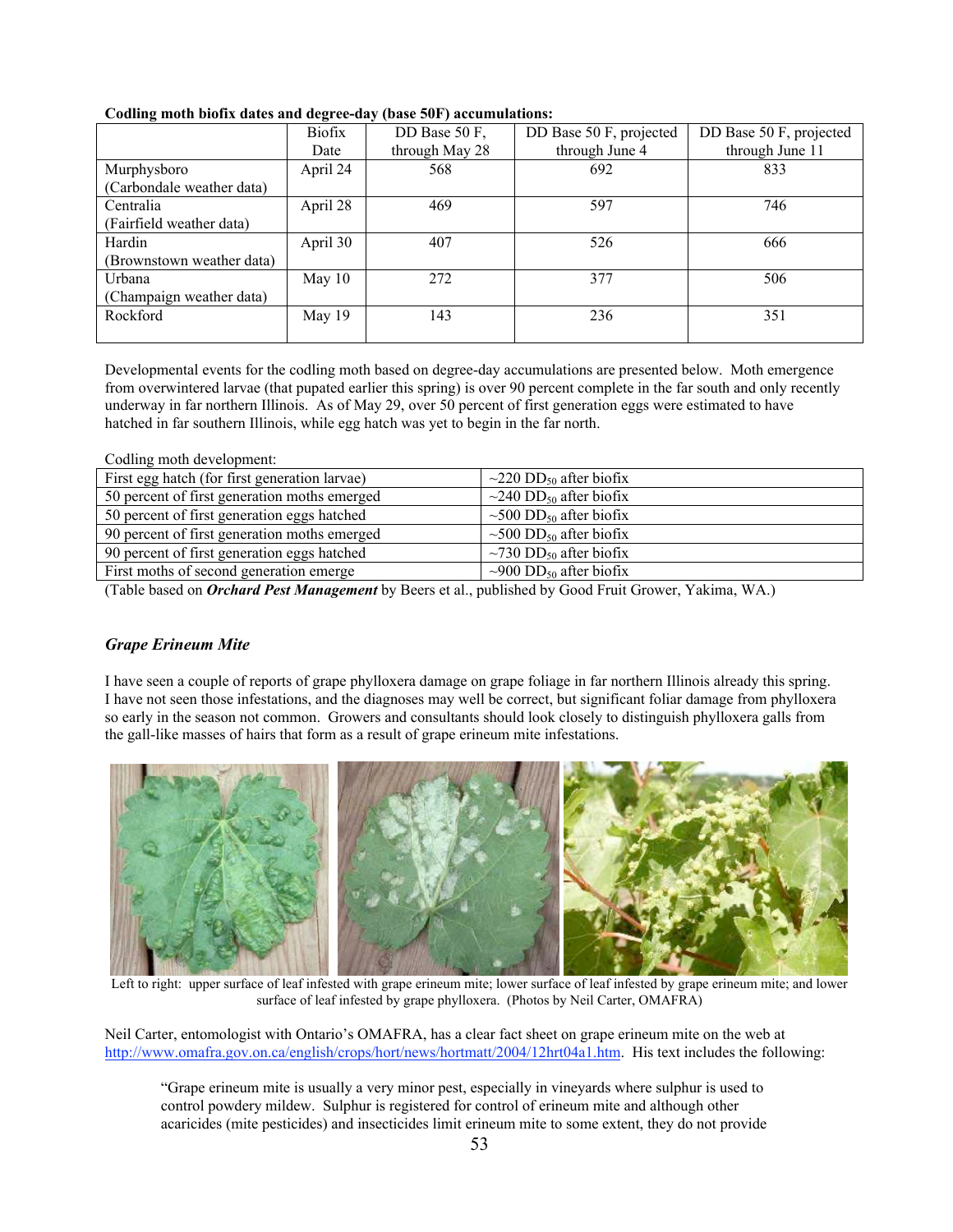satisfactory control nor are they registered for this use. Check sulphur labels carefully, as there are some varieties where these products should not be used (including Concord and Foch).

At first glance, an infestation of erineum mite may appear to be phylloxera with blistering, bumpy, gall-like formations on the upper surface of the grape leaf. However, when you turn the leaf over, the white, hairy erinea (that's what the "galls" are called) clearly show this to be the result of the feeding by the tiny erineum mites. The minute, white, worm-like mites are visible if you tease apart the hairy growth with a pin and use a dissecting scope or 10-15 power hand lens. The damage is so distinctive that you don't really need to see the mites to recognize their effects on the leaves.

Usually, little economic damage results from erineum mite, but severe infestations, especially on young vines can produce serious stress by reducing photosynthesis and causing early drop of leaves."

Again, the text above is from Neil Carter's fact sheet on grape erineum mite.

*Rick Weinzierl (217-244-2126; weinzier@uiuc.edu)*

#### *Vegetable Production and Pest Management*

#### *Corn Earworm Trapping*

Last week I set up our corn earworm traps near Urbana, and although the late start to the 2009 season means that earworm control on silking corn is still a few weeks off for most growers, I have caught a few earworm moths already. So, here's my annual late spring rant about earworm biology and the use of pheromone traps to monitor flights and plan control programs …

Corn earworms overwinter in the pupal stage in the soil. Although this insect overwinters with at least some success in some areas of the state in some years, it also migrates in from the south on weather fronts every year. Moths are almost always active in the Collinsville area by late May and early June, but in much of the state the period of first activity (and the first need to control them) can vary from June through August. Although control may be necessary in one portion of the state at a particular time, it may be unnecessary in many other locations. Consequently, it really is essential to establish a monitoring program to determine spray needs. Unfortunately, scouting for foliar damage or larvae on the surface of plants is not an option. Corn earworm moths lay their eggs singly on silks, and larvae move down the silk channel immediately after they hatch from the eggs (and hatching can occur in as little as 2 days during hot weather). On corn, larvae do not feed on any exposed parts of the plant (leaves, husks, etc.), so the only practical way to kill them (short of having planted BT sweet corn, which does not provide 100 percent control) is with a contact insecticide applied to the silks. Larvae crawl across the residues on the silks, and the insecticide is taken up through the cuticle.

Effective monitoring programs depend on the use of pheromone-baited traps that catch male corn earworm moths and indicate that adults of both genders are present and eggs are being laid. Previously we have recommended using either a wire Hartstack trap (pictured above) or a nylon version of the same general design marketed by Scentry and several regional distributors. We've long known that paper sticky traps are ineffective at monitoring corn earworm moths, and there's growing evidence that the Scentry nylon cone traps may not work well enough. Several years ago the Scentry traps were shown to catch fewer moths than the Hartstack traps in trials completed in the northeastern U.S., and results from monitoring work done in 2006 show that the nylon traps also may fail to detect light but still significant flights when the wire Hartstack traps do catch moths. Consequently, I now recommend that all sweet corn and seed corn producers use the wire Hartstack trap. (Data to support this recommendation came from a regional monitoring effort coordinated by Bill Hutchison of the University of Minnesota and conducted by several entomologists and horticulturists who participate in the Great Lakes Vegetable Workers Group.) Traps should be baited with Hercon "zealures," and the lures need to be replaced every 2 weeks. Earworm control is necessary when moth flight is ongoing and fresh silks are present. If traps are catching more than a few moths (3 to 5 per trap per night) when silking begins, sprays should be applied within 2 days after first silk -- insecticide residues must be on the silks to kill larvae immediately after they hatch from eggs and before they enter the silk channel.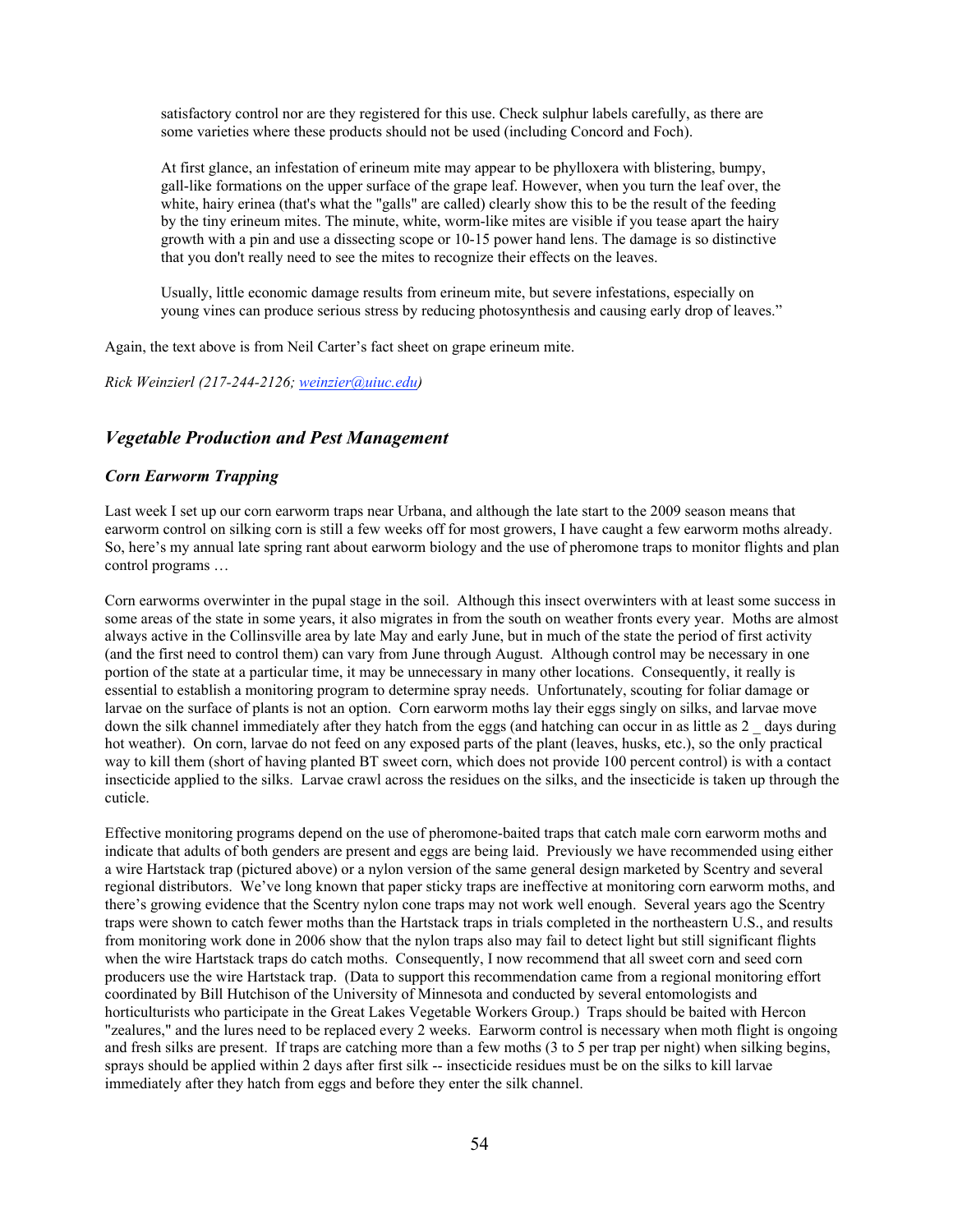

Left: Corn earworm larva. Right: Hartstack trap.



Corn earworm moth (Kansas Department of Agriculture).

A Midwest supplier of the Hartstack trap for earworms is Bob Poppe, Route 1, Box 33, Lexington, IL, 61753 (309-723- 3201). Lures are available from Great Lakes IPM (10220 Church Road NE, Vestaburg, MI 48891; 989-268-5693; 989- 268-5911; 800-235-0285; FAX: 989-268-5311) and Gemplers (1-800-382-8473). The wire Hartstack trap is not cheap … think in the \$200+ range for the trap plus shipping, and think higher numbers if the traps must be shipped a long way. But before you let the price tag make you baulk, consider …

- These traps will last for many years (I have a couple that are over 20 years old) … as long as you don't run over them with tractors or other vehicles.
- Along with a few dollars for lures every year and daily monitoring of moth counts, they provide you with guidance that can keep you from spending thousands of dollars unnecessarily or losing thousands of dollars worth of sweet corn sales. If you spray 10 acres of sweet corn even twice a week for 3 weeks before earworms are actually present and require control, that's 6 applications at (conservatively) \$12.00 per acre for each application … multiplied by 10 acres, that's \$720 (plus the loss of time not spent doing something more necessary). Multiply that by a 20-year life span for the trap, and the total exceeds \$14,000. I think that pays for the trap and the lures. Viewed in a different way, if high trap counts lead you to spray more often in order to get the control you really need, you market more corn. For a fresh-market producer who sells sweet corn at \$4.00 per dozen, a yield of 1,500 dozen per acre is worth \$6,000. Preventing a 5 percent loss by spraying extra when needed saves \$300 per acre in sales. Multiply that by 10 acres and 20 years, and the total reaches \$60,000 … that, plus keeping your customers from complaining about wormy corn, certainly pays for the cost of a trap and a package of lures every year.
- I rest my case ... buy a Hartstack trap and use it.

Regarding insecticide choices, when that time of the season finally arrives … Pyrethroid resistance in corn earworm has led to reduced levels of control in recent years. Varying levels of pyrethroid resistance in corn earworm populations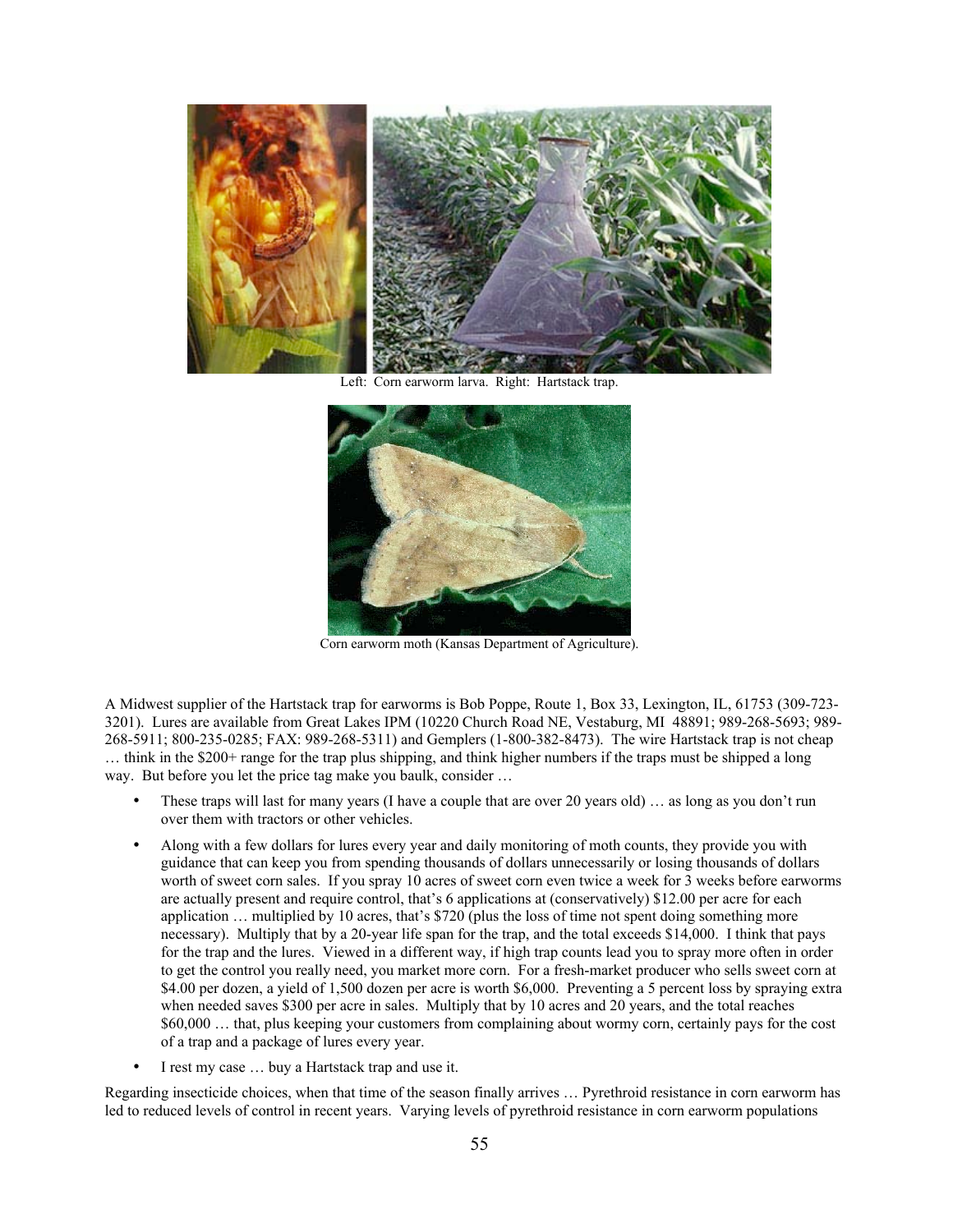that arrive in Illinois from different locations and at different times of the season result in varying levels of control – sometimes the pyrethroids work very well, and sometimes they do not provide adequate control at all. Pyrethroids that are most effective against populations that are not resistant include Brigade (same a.i. as Capture, which is no longer produced for use as a foliar spray in sweet corn), Mustang Max, Warrior, and Baythroid. Alternative chemistries that are most effective include Belt and Radiant. **There is no Section 18 label or pending request for Coragen's use on sweet corn in Illinois in 2009.** Organic growers may use the OMRI-approved formulation of spinosad sold under the trade name Entrust.

More to come on rates and timing of insecticides for corn earworm control in issue 7.

*Rick Weinzierl (217-333-6651; weinzier@uiuc.edu)*

## *Less seriously*

Just when you thought all the good ideas were already patented …

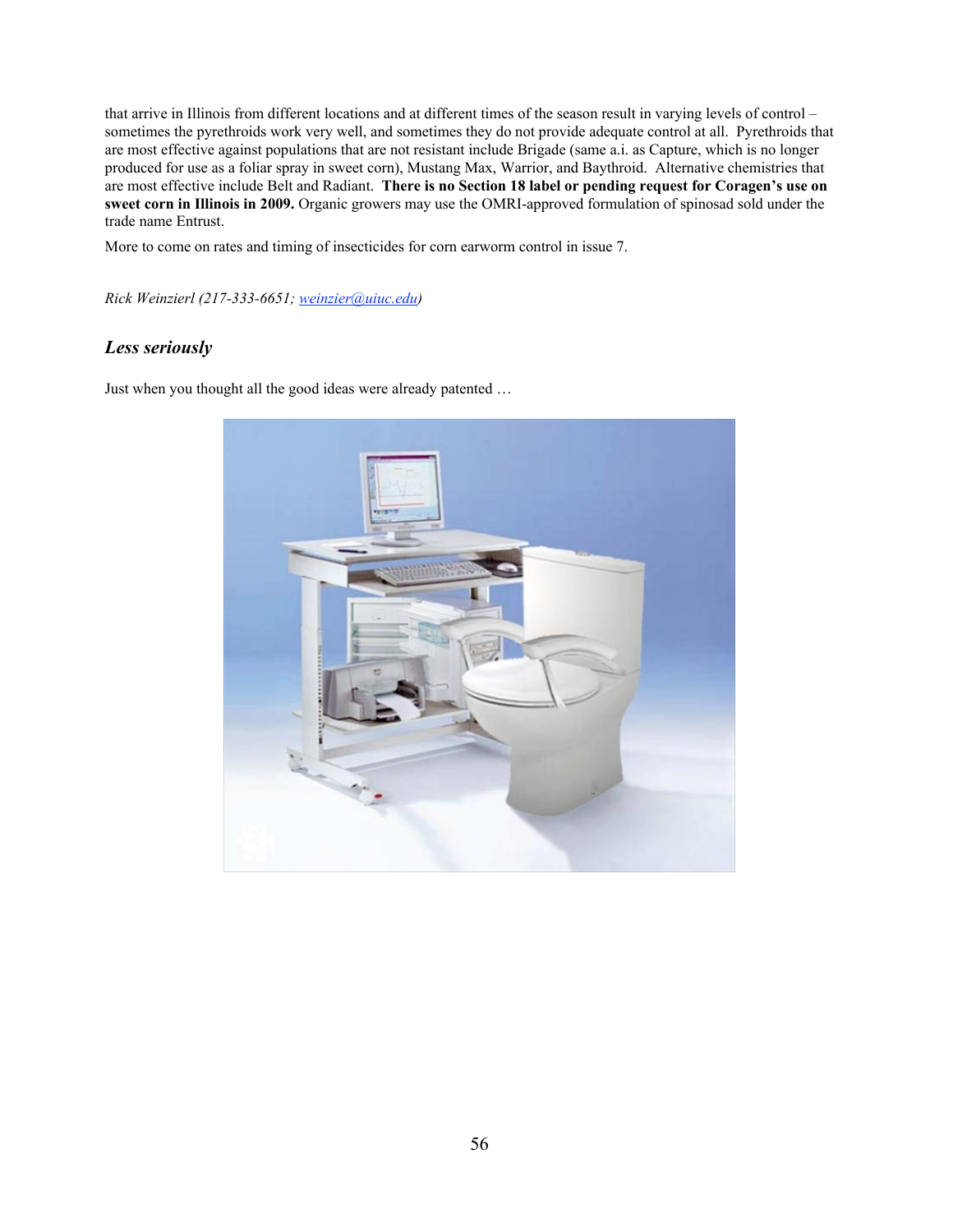| <b>Extension Educators in Food Crop Horticulture</b> |                     |                        |  |  |  |
|------------------------------------------------------|---------------------|------------------------|--|--|--|
| Bill Shoemaker, St. Charles Res. Center              | 630/584-7254        | wshoemak@illinois.edu  |  |  |  |
| Maurice Ogutu, Countryside Extension Center          | 708-352-0109        | $o$ gutu@illinois.edu. |  |  |  |
| Elizabeth Wahle, Edwardsville Extension Center       | 618-692-9434        | wahle@illinois.edu     |  |  |  |
| Bronwyn Aly, Dixon Springs Agricultural Center       | 618-695-2444        | baly@illinois.edu      |  |  |  |
| Jeff Kindhart, Dixon Springs Agricultural Center     | 618-695-2444        | jkindhar@illinois.edu  |  |  |  |
|                                                      | 618-638-7799 (cell) |                        |  |  |  |
| Peter Chege, Quad Cities Extension Center            | 309-792-2500        | pehege@illinois.edu    |  |  |  |
| <b>Extension Educators in IPM</b>                    |                     |                        |  |  |  |
| Suzanne Bissonnette, Champaign Extension Center      | 217-333-4901        | sbisson@illinois.edu   |  |  |  |
| George Czapar, Springfield Extension Center          | 217-782-6515        | gfc@illinois.edu       |  |  |  |
| Doug Jones, Mt. Vernon Extension Center              | 618-242-9310        | jonesd@illinois.edu    |  |  |  |
| Dave Feltes, Quad Cities Extension Center            | 309-792-2500        | dfeltes@illinois.edu   |  |  |  |
| Russell Higgins, Matteson Extension Center           | 708-720-7520        | rahiggin@illinois.edu  |  |  |  |
| <b>Campus-based Specialists</b>                      |                     |                        |  |  |  |
| Mohammad Babadoost, Plant Pathology                  | 217-333-1523        | babadoos@illinois.edu  |  |  |  |
| Mosbah Kushad, Fruit & Vegetable Production          | 217-244-5691        | kushad@illinois.edu    |  |  |  |
| John Masiunas, Weed Science                          | 217-244-4469        | masiunas@illinois.edu  |  |  |  |
| Chuck Voigt, Vegetable Production (& herbs)          | 217-333-1969        | cevoigt@illinois.edu   |  |  |  |
| Rick Weinzierl, Entomology                           | 217-244-2126        | weinzier@illinois.edu  |  |  |  |

# *University of Illinois Extension Specialists in Fruit Production and Pest Management*